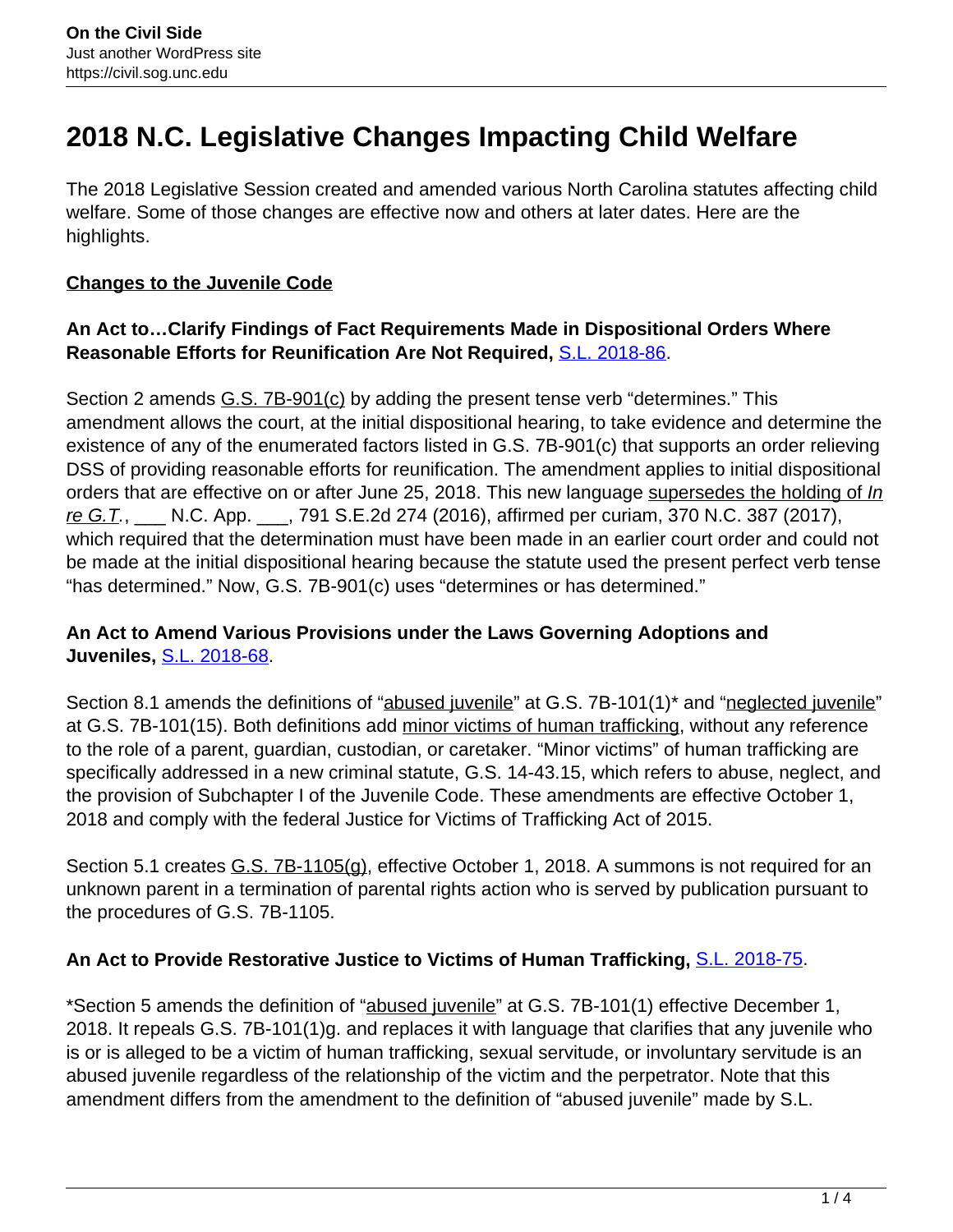2018-68. Although the language is different, both amendments make it clear that a minor victim of human trafficking is an abused juvenile even when the juvenile's circumstances are not created or allowed by a parent, guardian, custodian, or caretaker.

Note that Section 3 creates G.S. 14-43.16, effective December 1, 2018. The name, address, and other information that could reasonably be expected to lead to the identity of the victim or alleged victim of human trafficking and his/her immediate family member (as defined in that statute) is confidential**.** There are four enumerated exceptions, one of which includes disclosure to ensure the provision of family services or benefits to the victim, alleged victim, or his/her immediate family member. A knowing violation is a Class 3 misdemeanor.

# **An Act to Update the General Statutes of N.C. with People First Language…**, S.L. 2018-47.

This session law amends various North Carolina statutes by making technical corrections to refer to the individual first before their condition (e.g., person with mental illness rather than mentally ill person), replace the term "mental retardation" with "intellectual disability," and improve readability and consistency with formatting. Section 2 amends G.S. 7B-1111(a), which enumerates the grounds to terminate parental rights and is effective for proceedings commenced on or after October 1, 2018.

#### **Changes to the Adoptions Statutes**

# **AOC Omnibus Changes,** S.L. 2018-40.

Section 12 amends G.S. 48-9-102 regarding records**,** effective June 22, 2018. The Special Proceedings Index is excluded from adoption records that must be sealed. The time period for the clerk of superior court to send designated records to the NC DHHS Division of Social Services is extended to within 10 days after the appeal period has expired (instead of within 10 days of the entry of the final adoption decree). Orders of dismissal are explicitly included in records that must be sent to the Division of Social Services.

#### **An Act to Amend Various Provisions under the Laws Governing Adoptions and Juveniles,** S.L. 2018-68

This session law makes various changes to the adoption statutes and is effective October 1, 2018.

Consents and Relinquishments. Section 1.1 amends G.S. 48-3-603 regarding consents executed by a minor parent or minor adoptee. A new subsection (h) specifically addresses how the minor may be identified to an individual authorized to administer oaths or take acknowledgements. Section 2 amends G.S. 48-3-606(3) and 48-3-703(a)(3) to address how a newborn who is the subject of the consent or relinquishment may be referred to in that consent or relinquishment.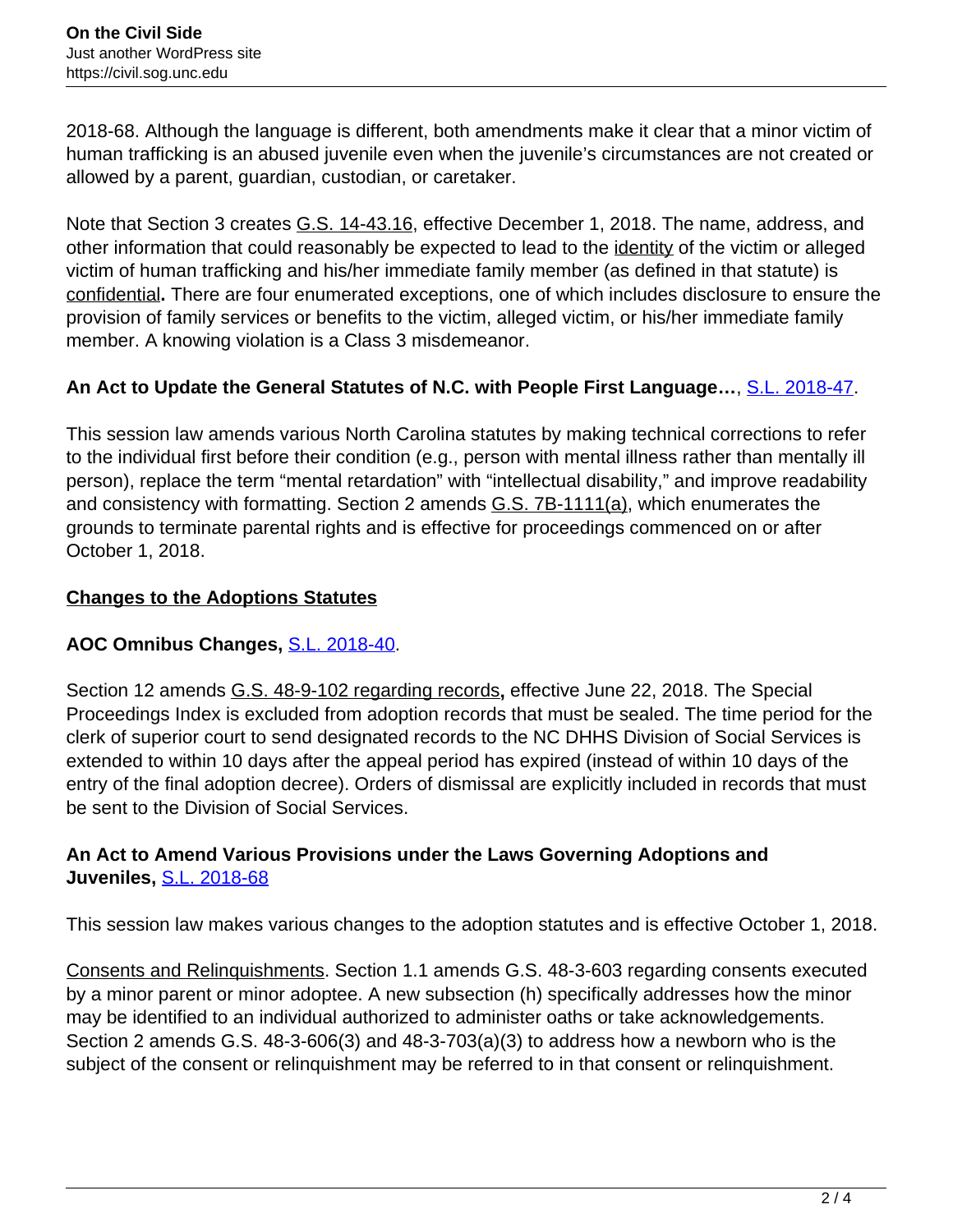Order to Confirm Custody Transfer to Obtain Documentation and Benefits. Section 3 adds G.S. 48-3-607(d) regarding prospective adoptive parents with whom the child was placed in an independent adoption and who have filed an adoption petition and G.S. 48-3-705(e) regarding an agency to whom the child was relinquished. After the expiration of the revocation period for a consent or relinquishment, the prospective adoptive parents or the agency may apply to the clerk of superior court for an ex parte order confirming the transfer of the child's custody that resulted from the consent or relinquishment. The purpose of the order is to allow the prospective adoptive parents or agency to obtain a certified copy of the child's birth certificate, the child's social security number, or federal or state benefits for the child.

Service in Pre-birth Determination. Section 4.1 amends G.S. 48-2-206(e) to address service by publication on a biological father and allows the father 40 days from the date of the first publication to respond.

Preplacement Assessment. Section 5.1 adds G.S. 48-3-303(c)(13) addressing updated or amended preplacement assessments and requirements for the delivery of a copy of the assessment to the court or placing parent, guardian, or agency.

# **Other Changes**

# **Appropriations Act of 2018,** S.L. 2018-5.

Part XXIV, Section 24 repeals and replaces the North Carolina Child Well-Being Transformation Council (Children's Council) that was originally created by S.L. 2017-41 (Rylan's Law/Family and Child Protection and Accountability Act). Effective June 30, 2018, the state is required to establish a 25-member Children's Council that must focus on improving coordination, collaboration, and communication among agencies and organizations that provide public services to children. There are six identified tasks that include

- identifying
	- child-serving agencies in the state;
	- problems with collaboration, coordination, and communication in child welfare; and
	- gaps in coordination of publicly funded child-serving programs;
- researching the work of other states' equivalents to the Children's Council;
- monitoring child welfare and social services reform in North Carolina; and
- recommending changes in law, policy, or practice to improve coordination, collaboration, and communication between publicly funded child-serving agencies.

The legislation designates the membership representation and requires appointments be made on or after September 1, 2018. There will be two co-chairs. The Children's Council will be located administratively in the General Assembly, and the Legislative Services Commission is responsible for staffing. Meetings will be held quarterly and are subject to the Open Meetings Law. The UNC